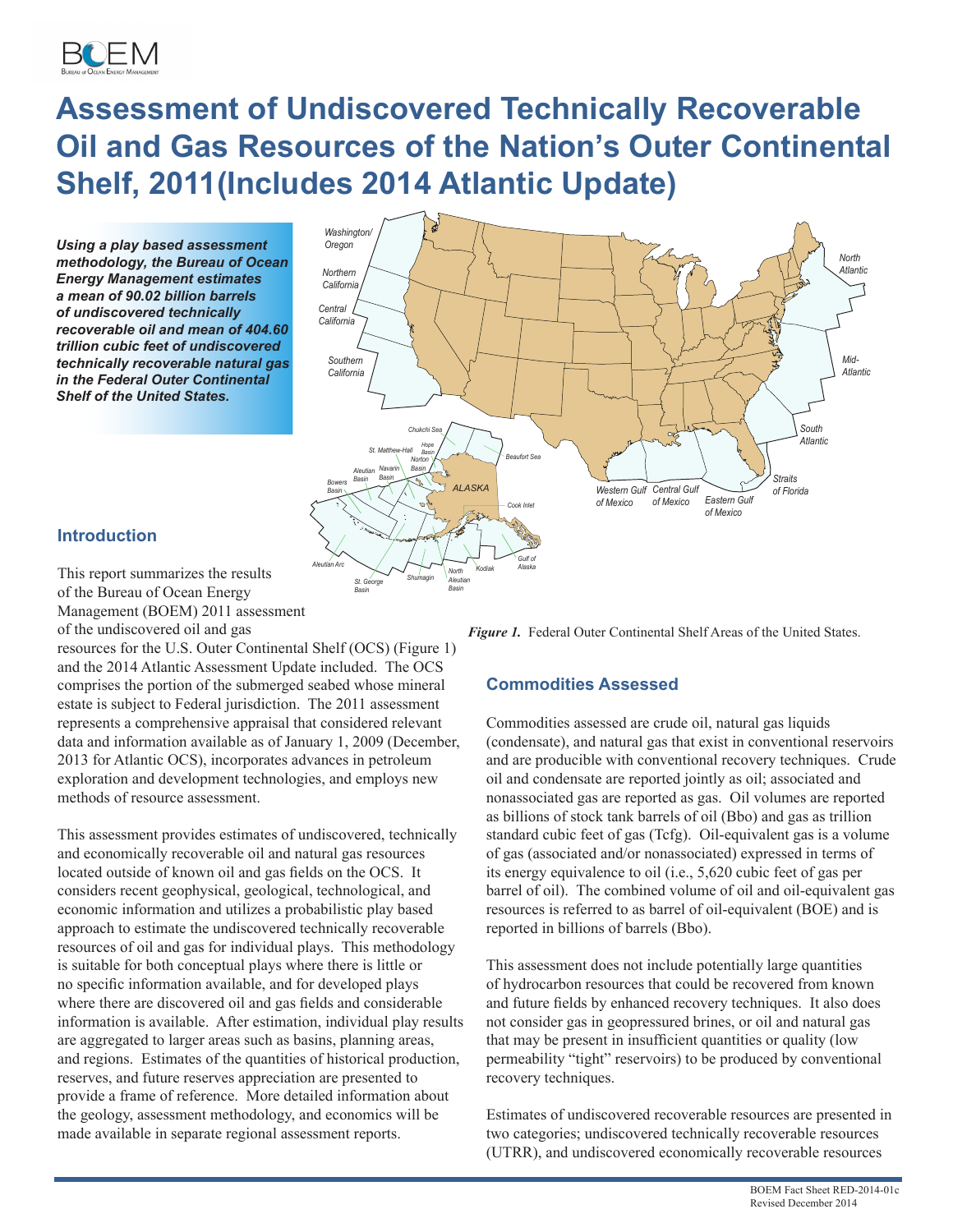(UERR). UTRR estimates are presented at  $95<sup>th</sup>$  and  $5<sup>th</sup>$  percentile levels, as well as at the mean level. This range of estimates corresponds to a 95-percent probability (a 19 in 20 chance) and a 5-percent probability (a 1 in 20 chance) of there being more than those amounts present, respectively. The 95- and 5-percent probabilities are considered reasonable minimum and maximum values, and the mean is the average or expected value. UERR results are presented as price-supply curves which show the relationship of price to economically recoverable resource. Price supply curves couple oil prices with gas prices based on the current gas market. Due to fluctuations in the economic value of gas, the 2011 assessment analyzed three different British Thermal Unit (BTU) based price pairings between oil and gas. These pairings represent gas prices that assume a 40 percent, 60 percent and 100 percent economic value of gas relative to oil on a BTU basis.

#### **Methodology**

This assessment incorporates a play-based (see list of terms) approach toward the analysis of hydrocarbon potential. A major strength of this method is a strong relationship between information derived from oil and gas exploration activities and the geologic model developed by the assessment team. An extensive effort was undertaken in developing play models, delineating the geographic limits of each play, and compiling data on geologic and reservoir engineering parameters. These parameters are used in the determination of the total quantities

of recoverable resources in each play. Probabilistic methods are employed to account for the inherent uncertainties associated with an assessment of undiscovered resources. Results are reported as a range of values corresponding to different probabilities of occurrence.

Due to sparse data from the majority of the plays in the Alaska, Atlantic and portions of the Pacific OCS Regions, analog plays are developed with a subjective approach to cover the range of uncertainties associated with these plays. For mature areas with significant amounts of data, such as the Gulf of Mexico and southern California, plays were analyzed by combining the subjective methodology occur during periods when commodity prices are high. For this assessment, recent technological advances in gathering, processing, and interpreting seismic data contributed to the identification and delineation of geological plays and to the development of geologic parameters used to model the plays. Similarly, recent technological advances in offshore drilling and development operations were incorporated through assumptions associated with the costs of these activities. Although no attempt has been made to develop an empirical relationship between the future technological advancements and the estimated undiscovered resources, BOEM believes that future advances will significantly affect the portion of the undiscovered resources represented by estimates of UTRR, resulting in an increased percentage being classified as economically recoverable resources**.**

# **Assessment Results**

This assessment represents a multi-year effort that includes data and information available as of January 1, 2009 (December, 2013 for Atlantic OCS). Estimates of UTRR for the entire OCS range from 67.44 Bbo at the  $P_{95}$  percentile to 120.72 Bbo at the  $P_5$  percentile with a mean of 90.02 Bbo (Figure 2 and Table 1). Similarly, gas estimates range from 306.59 Tcfg to 552.69 Tcfg with a mean of 404.60 Tcfg. On a BOE basis 55 percent of the potential resources are located within the Gulf of Mexico. The Alaska OCS ranks second with 31 percent. The Pacific is third among the regions in terms of oil potential and fourth with



*Figure 2.* Mean Undiscovered Technically Recoverable Resources by type and region.

utilizing historical trends, with a discovery based approach to account for the existing discovered pools. The economic portion of the assessment incorporates a wide range of oil and gas price points and utilizes a relationship between the cost of exploration and development and commodity prices.

# **Technology**

Technological advances in hydrocarbon exploration and development occur on a near continuous basis, yet the nature of advancement is hard to predict and its impact difficult to estimate. Past experience indicates most technological breakthroughs

respect to gas. The Atlantic region ranks third when considering gas potential and fourth in terms of oil.

Estimates of UERR are presented as price-supply curves for the entire OCS in Figure 3, and Appendix A has price supply curves for individual regions. A price-supply curve shows the relationship of price to economically recoverable resource volumes (i.e., a horizontal line from the price axis to the curve yields the quantity of economically recoverable resources at the selected price). Price-supply curves represent resources available given sufficient exploration and development efforts and do not imply an immediate response to price changes. The price-supply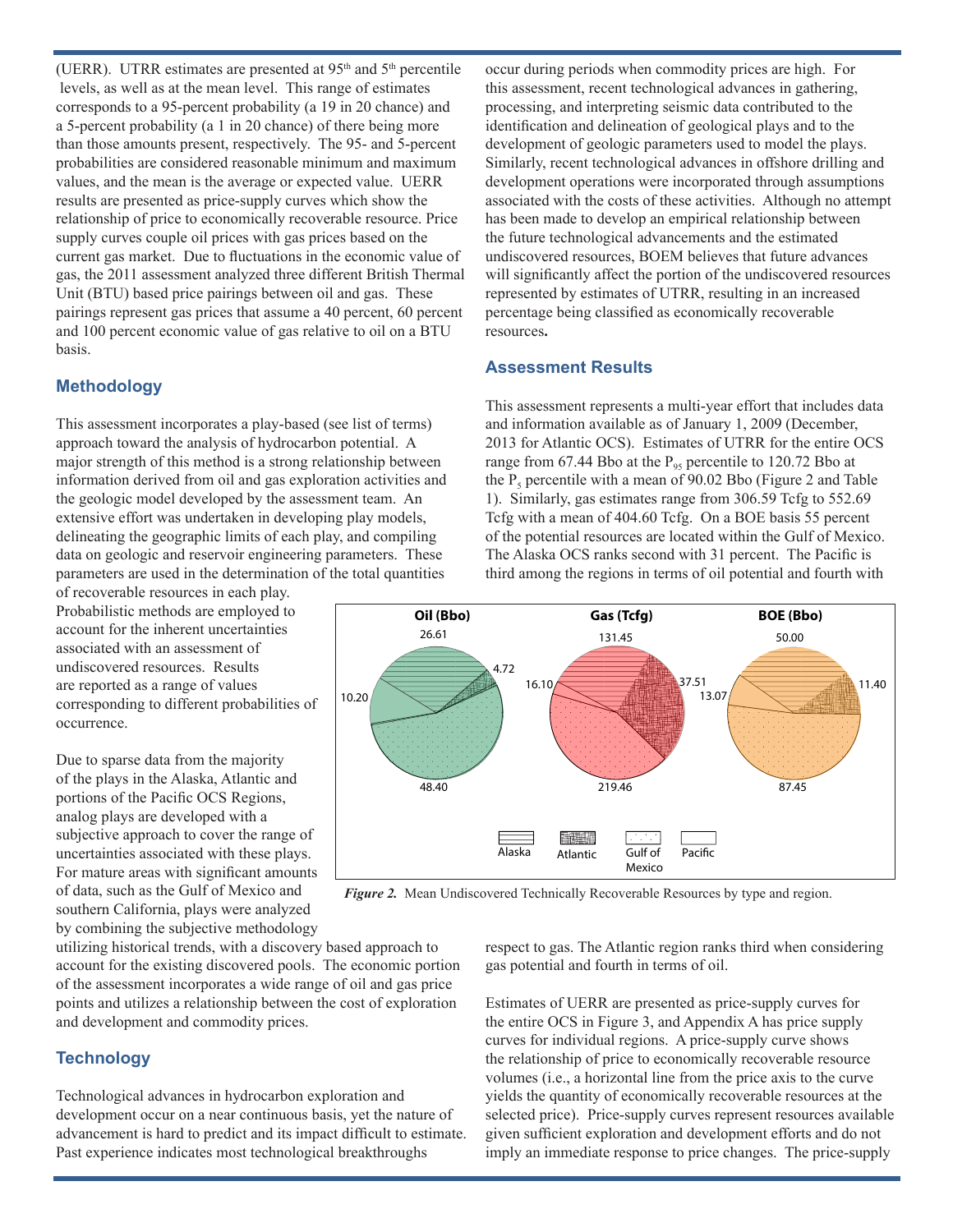| Region                                                                                                                                                                                     | Undiscovered Technically Recoverable Oil and Gas<br>Resources (UTRR) |           |        |            |        |        |           |        |        |
|--------------------------------------------------------------------------------------------------------------------------------------------------------------------------------------------|----------------------------------------------------------------------|-----------|--------|------------|--------|--------|-----------|--------|--------|
|                                                                                                                                                                                            |                                                                      | Oil (Bbo) |        | Gas (Tcfg) |        |        | BOE (Bbo) |        |        |
| <b>Planning Area</b>                                                                                                                                                                       | 95%                                                                  | Mean      | 5%     | 95%        | Mean   | 5%     | 95%       | Mean   | 5%     |
| Alaska OCS*                                                                                                                                                                                | 8.81                                                                 | 26.61     | 55.53  | 47.43      | 131.45 | 271.04 | 17.25     | 50.00  | 103.77 |
| Chukchi Sea                                                                                                                                                                                | 2.32                                                                 | 15.38     | 40.08  | 10.32      | 76.77  | 209.53 | 4.15      | 29.04  | 77.36  |
| <b>Beaufort Sea</b>                                                                                                                                                                        | 0.41                                                                 | 8.22      | 23.24  | 0.65       | 27.64  | 72.18  | 0.53      | 13.14  | 36.08  |
| Hope Basin                                                                                                                                                                                 | 0.00                                                                 | 0.15      | 0.60   | 0.00       | 3.77   | 14.98  | 0.00      | 0.82   | 3.27   |
| Navarin Basin                                                                                                                                                                              | 0.00                                                                 | 0.13      | 0.62   | 0.00       | 1.22   | 5.80   | 0.00      | 0.35   | 1.65   |
| North Aleutian Basin                                                                                                                                                                       | 0.02                                                                 | 0.75      | 2.50   | 0.40       | 8.62   | 23.28  | 0.09      | 2.29   | 6.65   |
| St. George Basin                                                                                                                                                                           | 0.00                                                                 | 0.21      | 0.79   | 0.00       | 2.80   | 11.15  | 0.00      | 0.71   | 2.77   |
| Norton Basin                                                                                                                                                                               | 0.00                                                                 | 0.06      | 0.24   | 0.00       | 3.06   | 13.27  | 0.00      | 0.60   | 2.61   |
| Cook Inlet                                                                                                                                                                                 | 0.06                                                                 | 1.01      | 2.85   | 0.03       | 1.20   | 3.48   | 0.06      | 1.23   | 3.47   |
| Gulf of Alaska                                                                                                                                                                             | 0.00                                                                 | 0.63      | 2.04   | 0.00       | 4.04   | 13.87  | 0.00      | 1.34   | 4.51   |
| Shumagin                                                                                                                                                                                   | 0.00                                                                 | 0.01      | 0.05   | 0.00       | 0.49   | 2.04   | 0.00      | 0.10   | 0.42   |
| Kodiak                                                                                                                                                                                     | 0.00                                                                 | 0.05      | 0.20   | 0.00       | 1.84   | 7.62   | 0.00      | 0.38   | 1.55   |
| *The Aleutian Arc, Aleutian Basin, Bowers Basin, and St. Matthew-Hall Planning Areas in the Alaska OCS Region were not evaluated in this study as their petroleum potential is negligible. |                                                                      |           |        |            |        |        |           |        |        |
| Atlantic OCS                                                                                                                                                                               | 1.32                                                                 | 4.72      | 9.23   | 11.81      | 37.51  | 67.69  | 3.42      | 11.40  | 21.27  |
| North Atlantic                                                                                                                                                                             | 0.06                                                                 | 1.75      | 5.19   | 1.05       | 11.94  | 32.53  | 0.25      | 3.88   | 10.98  |
| Mid-Atlantic                                                                                                                                                                               | 0.06                                                                 | 2.42      | 5.58   | 1.01       | 23.38  | 48.45  | 0.24      | 6.58   | 14.20  |
| South Atlantic                                                                                                                                                                             | 0.00                                                                 | 0.55      | 1.16   | 0.00       | 2.18   | 6.31   | 0.00      | 0.94   | 2.29   |
| Gulf of Mexico OCS                                                                                                                                                                         | 38.86                                                                | 48.40     | 59.18  | 193.99     | 219.46 | 245.25 | 73.38     | 87.45  | 102.82 |
| Western Gulf of Mexico                                                                                                                                                                     | 8.58                                                                 | 12.38     | 17.15  | 57.39      | 69.45  | 81.94  | 18.79     | 24.74  | 31.73  |
| <b>Central Gulf of Mexico</b>                                                                                                                                                              | 22.54                                                                | 30.93     | 40.69  | 111.77     | 133.90 | 156.62 | 42.43     | 54.76  | 68.55  |
| Eastern Gulf of Mexico                                                                                                                                                                     | 3.46                                                                 | 5.07      | 6.95   | 12.34      | 16.08  | 20.68  | 5.66      | 7.93   | 10.63  |
| <b>Straits of Florida</b>                                                                                                                                                                  | 0.01                                                                 | 0.02      | 0.03   | 0.01       | 0.02   | 0.03   | 0.01      | 0.02   | 0.03   |
| Pacific OCS                                                                                                                                                                                | 6.73                                                                 | 10.20     | 14.30  | 10.11      | 16.10  | 23.75  | 8.53      | 13.07  | 18.52  |
| Washington/Oregon                                                                                                                                                                          | < 0.01                                                               | 0.40      | 1.15   | 0.03       | 2.28   | 5.79   | 0.01      | 0.81   | 2.18   |
| Northern California                                                                                                                                                                        | 1.08                                                                 | 2.08      | 3.54   | 2.13       | 3.58   | 5.38   | 1.46      | 2.71   | 4.50   |
| Central California                                                                                                                                                                         | 1.23                                                                 | 2.40      | 3.87   | 1.18       | 2.49   | 4.15   | 1.44      | 2.84   | 4.61   |
| Southern California                                                                                                                                                                        | 2.52                                                                 | 5.32      | 8.83   | 3.27       | 7.76   | 14.42  | 3.10      | 6.70   | 11.40  |
| Total U.S. OCS                                                                                                                                                                             | 67.44                                                                | 90.02     | 120.72 | 306.59     | 404.60 | 552.69 | 121.99    | 162.01 | 219.07 |

*Table 1.* Undiscovered Technically Recoverable Resources of OCS Planning Areas.

Resource values are in billion barrels of oil (Bbo), and trillion cubic of gas (Tcfg). 95% indicates a 95 percent chance of at least the amount listed, 5% indicates a 5 percent chance of at least the amount listed. Only mean values are additive. Some total mean values may not equal the sum of the component values due to independent rounding. Values for UTRR results are for both leased and unleased lands of the Federal OCS.

charts contain two curves and two price scales, one for oil (green) and one for gas (red). The curves represent mean values at any specific price. The two vertical lines indicate the mean estimates of UTRR oil and gas resources for the specific area or region. At high prices, the economically recoverable resource volumes approach the technically recoverable volumes.

The oil and gas price-supply curves are not independent of each other; that is, one specific oil price cannot be used to obtain an oil resource while a separate unrelated gas price is used to obtain a gas resource. The gas price is dependent on the oil price and must be used in conjunction with the oil price on the opposite axis of the chart to calculate resources. This is because oil and gas frequently occur together and individual pool economics are calculated using the coupled pricing. A different gas price associated with the oil price would result in a different resource value than that shown on the curve. Due to fluctuations in the economic value of gas relative to oil, three different BTU based price pairings for oil and gas were analyzed. Table 2 presents

specific price pairs associated with a 40 percent economic value of gas relative to oil.

Estimates of the total endowment, consisting of the sum of historic production, remaining reserves, future reserves appreciation, and UTRR are also presented in Table 3. Mean estimates of the total endowment for the entire OCS are about 127 Bbo and 650 Tcfg, or 243 BBOE.

After more than 60 years of OCS exploration and development, 66 percent of the total endowment on a mean BOE basis remains undiscovered and is represented by the UTRR; more than 20 percent of the total endowment has already been produced; 14 percent is attributed to remaining reserves and appreciation.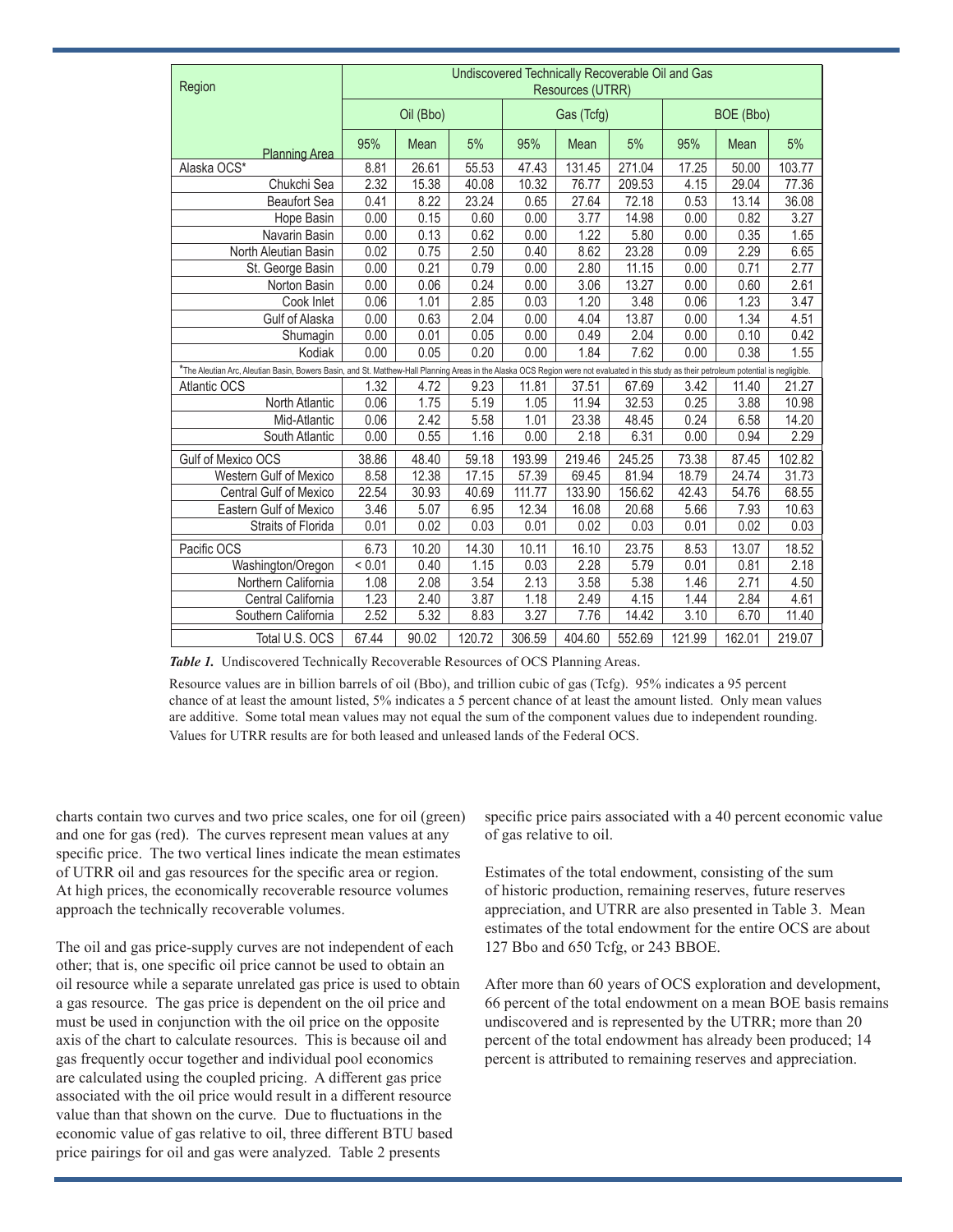| Region                                                                                                                                                                                     | Undiscovered Economically Recoverable Oil and Gas |        |            |        |            |        |            |        |            |        |             |        |
|--------------------------------------------------------------------------------------------------------------------------------------------------------------------------------------------|---------------------------------------------------|--------|------------|--------|------------|--------|------------|--------|------------|--------|-------------|--------|
|                                                                                                                                                                                            | <b>Resources (UERR)</b>                           |        |            |        |            |        |            |        |            |        |             |        |
|                                                                                                                                                                                            | \$30/Bbl                                          |        | \$60/Bbl   |        | \$90/Bbl   |        | \$110/Bbl  |        | \$120/Bbl  |        | \$160/Bbl   |        |
|                                                                                                                                                                                            | \$2.14/Mcf                                        |        | \$4.27/Mcf |        | \$6.41/Mcf |        | \$7.83/Mcf |        | \$8.54/Mcf |        | \$11.39/Mcf |        |
| <b>Planning Area</b>                                                                                                                                                                       | Oil                                               | Gas    | Oil        | Gas    | Oil        | Gas    | Oil        | Gas    | Oil        | Gas    | Oil         | Gas    |
| Alaska OCS*                                                                                                                                                                                | 1.21                                              | 1.20   | 11.45      | 19.55  | 17.77      | 42.16  | 20.05      | 57.05  | 20.93      | 64.09  | 22.97       | 85.26  |
| Chukchi Sea                                                                                                                                                                                | 0.00                                              | 0.00   | 5.18       | 10.66  | 9.87       | 28.14  | 11.50      | 38.54  | 12.10      | 43.13  | 13.42       | 55.95  |
| <b>Beaufort Sea</b>                                                                                                                                                                        | 0.25                                              | 0.15   | 4.40       | 5.30   | 5.78       | 8.88   | 6.32       | 11.61  | 6.53       | 12.95  | 7.10        | 17.40  |
| Hope Basin                                                                                                                                                                                 | 0.00                                              | 0.00   | 0.01       | 0.02   | 0.03       | 0.07   | 0.04       | 0.11   | 0.04       | 0.13   | 0.05        | 0.31   |
| Navarin Basin                                                                                                                                                                              | 0.00                                              | 0.00   | 0.02       | 0.03   | 0.04       | 0.10   | 0.05       | 0.16   | 0.05       | 0.20   | 0.07        | 0.33   |
| North Aleutian Basin                                                                                                                                                                       | 0.25                                              | 0.10   | 0.45       | 0.30   | 0.52       | 0.88   | 0.56       | 1.98   | 0.58       | 2.66   | 0.65        | 4.74   |
| St. George Basin                                                                                                                                                                           | 0.00                                              | 0.00   | 0.05       | 0.05   | 0.08       | 0.10   | 0.09       | 0.14   | 0.09       | 0.18   | 0.12        | 0.60   |
| Norton Basin                                                                                                                                                                               | 0.00                                              | 0.00   | 0.00       | 0.00   | 0.00       | 0.00   | 0.00       | 0.00   | 0.00       | 0.00   | 0.01        | 0.25   |
| Cook Inlet                                                                                                                                                                                 | 0.58                                              | 0.25   | 0.94       | 0.80   | 0.99       | 0.97   | 1.00       | 1.03   | 1.00       | 1.05   | 1.01        | 1.10   |
| Gulf of Alaska                                                                                                                                                                             | 0.13                                              | 0.71   | 0.40       | 2.40   | 0.48       | 2.87   | 0.50       | 3.04   | 0.51       | 3.10   | 0.54        | 3.28   |
| Shumagin                                                                                                                                                                                   | 0.00                                              | 0.00   | 0.00       | 0.00   | 0.00       | 0.00   | 0.00       | 0.01   | 0.00       | 0.02   | 0.00        | 0.07   |
| Kodiak                                                                                                                                                                                     | 0.00                                              | 0.00   | 0.00       | 0.00   | 0.01       | 0.13   | 0.02       | 0.47   | 0.02       | 0.67   | 0.03        | 1.22   |
| *The Aleutian Arc, Aleutian Basin, Bowers Basin, and St. Matthew-Hall Planning Areas in the Alaska OCS Region were not evaluated in this study as their petroleum potential is negligible. |                                                   |        |            |        |            |        |            |        |            |        |             |        |
| Atlantic OCS                                                                                                                                                                               | 2.61                                              | 9.82   | 3.29       | 17.27  | 3.53       | 21.08  | 3.63       | 22.52  | 3.67       | 23.15  | 3.79        | 25.01  |
| North Atlantic                                                                                                                                                                             | 1.20                                              | 4.22   | 1.42       | 6.45   | 1.49       | 7.44   | 1.52       | 7.80   | 1.53       | 7.96   | 1.56        | 8.44   |
| Mid-Atlantic                                                                                                                                                                               | 1.35                                              | 5.02   | 1.78       | 9.93   | 1.93       | 12.60  | 1.98       | 13.64  | 2.00       | 14.08  | 2.06        | 15.37  |
| South Atlantic                                                                                                                                                                             | 0.06                                              | 0.58   | 0.09       | 0.89   | 0.12       | 1.04   | 0.13       | 1.09   | 0.14       | 1.12   | 0.17        | 1.19   |
| Gulf of Mexico OCS                                                                                                                                                                         | 32.74                                             | 129.92 | 40.29      | 172.06 | 42.80      | 185.94 | 43.64      | 190.46 | 43.97      | 192.25 | 44.93       | 197.53 |
| Western Gulf of Mexico                                                                                                                                                                     | 8.28                                              | 43.72  | 10.29      | 57.44  | 10.96      | 61.46  | 11.19      | 62.71  | 11.28      | 63.20  | 11.53       | 64.59  |
| <b>Central Gulf of Mexico</b>                                                                                                                                                              | 21.17                                             | 78.09  | 25.95      | 103.99 | 27.52      | 112.77 | 28.04      | 115.61 | 28.25      | 116.74 | 28.85       | 120.05 |
| <b>Eastern Gulf of Mexico</b>                                                                                                                                                              | 3.28                                              | 8.12   | 4.05       | 10.62  | 4.31       | 11.71  | 4.40       | 12.13  | 4.43       | 12.31  | 4.54        | 12.88  |
| Straits of Florida                                                                                                                                                                         | 0.01                                              | < 0.01 | 0.01       | 0.01   | 0.01       | 0.01   | 0.01       | 0.01   | 0.01       | 0.01   | 0.01        | 0.01   |
| Pacific OCS                                                                                                                                                                                | 4.32                                              | 5.81   | 6.67       | 8.80   | 7.43       | 9.90   | 7.69       | 10.31  | 7.79       | 10.49  | 8.11        | 11.05  |
| Washington/Oregon                                                                                                                                                                          | 0.11                                              | 0.39   | 0.21       | 0.74   | 0.24       | 0.89   | 0.25       | 0.96   | 0.26       | 0.99   | 0.28        | 1.09   |
| Northern California                                                                                                                                                                        | 0.66                                              | 0.74   | 1.18       | 1.37   | 1.37       | 1.66   | 1.44       | 1.78   | 1.47       | 1.83   | 1.55        | 2.00   |
| Central California                                                                                                                                                                         | 1.44                                              | 1.52   | 1.95       | 2.05   | 2.10       | 2.20   | 2.15       | 2.24   | 2.17       | 2.26   | 2.22        | 2.31   |
| Southern California                                                                                                                                                                        | 2.12                                              | 3.17   | 3.33       | 4.65   | 3.71       | 5.15   | 3.84       | 5.33   | 3.90       | 5.40   | 4.06        | 5.66   |
| Total U.S. OCS                                                                                                                                                                             | 41.02                                             | 146.91 | 61.80      | 217.81 | 71.67      | 259.18 | 75.15      | 280.49 | 76.45      | 290.10 | 79.93       | 318.91 |

*Table 2.* Undiscovered Economically Recoverable Resources of OCS Planning Areas.

Resource values are in billion barrels of oil (Bbo), and trillion cubic of gas (Tcfg). Some total mean values may not equal the sum of the component values due to independent rounding. Prices are in dollars per barrel(\$/Bbl) for oil, and dollars per thousand cubic feet (\$/Mcf) for gas. Table 2 represents a gas price adjustment of 0.4. Values for UERR results are for both leased and unleased lands of the Federal OCS.



*Figure 3.* Price supply curve of the entire United States OCS.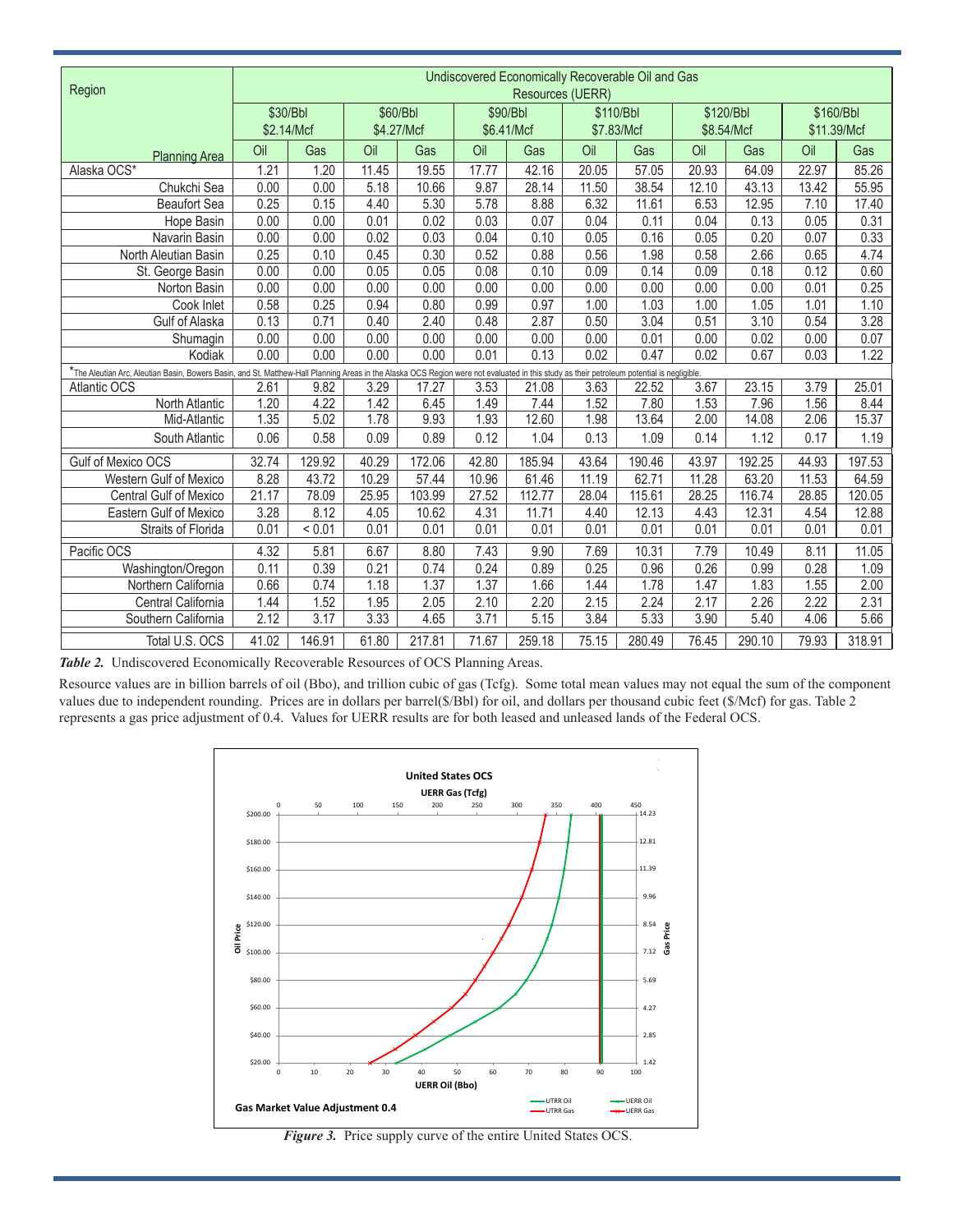|                          |           | Endowment for the U.S. OCS |                 |                   |         |                     |  |  |  |  |
|--------------------------|-----------|----------------------------|-----------------|-------------------|---------|---------------------|--|--|--|--|
| <b>Resource Category</b> |           | Alaska                     | <b>Atlantic</b> | Gulf of<br>Mexico | Pacific | Total<br><b>OCS</b> |  |  |  |  |
| Cumulative<br>Production | Oil (Bbo) | 0.01                       | $\Omega$        | 17.59             | 1.28    | 17.18               |  |  |  |  |
|                          | Gas (Tcf) | U                          | $\Omega$        | 181.06            | 1.74    | 173.44              |  |  |  |  |
|                          | BOE (Bbo) | 0.01                       | 0               | 49.81             | 1.58    | 48.04               |  |  |  |  |
| Reserves                 | Oil (Bbo) | 0.03                       | $\Omega$        | 4.32              | 1.61    | 10.80               |  |  |  |  |
|                          | Gas (Tcf) | $\Omega$                   | $\Omega$        | 11.30             | 1.97    | 24.11               |  |  |  |  |
|                          | BOE (Bbo) | 0.03                       | $\Omega$        | 6.34              | 1.75    | 15.09               |  |  |  |  |
| Reserves<br>Appreciation | Oil (Bbo) |                            |                 | 9.52              |         | 9.52                |  |  |  |  |
|                          | Gas (Tcf) | -                          |                 | 48.47             |         | 48.47               |  |  |  |  |
|                          | BOE (Bbo) |                            |                 | 18.15             |         | 18.15               |  |  |  |  |
| <b>UTRR</b><br>(Mean)    | Oil (Bbo) | 26.61                      | 4.72            | 48.40             | 10.20   | 90.02               |  |  |  |  |
|                          | Gas (Tcf) | 131.45                     | 37.51           | 219.46            | 16.10   | 404.60              |  |  |  |  |
|                          | BOE (Bbo) | 50.00                      | 11.40           | 87.45             | 13.07   | 162.01              |  |  |  |  |
| Total<br>Endowment       | Oil (Bbo) | 26.65                      | 4.72            | 83.13             | 12.93   | 127.52              |  |  |  |  |
|                          | Gas (Tcf) | 131.45                     | 37.51           | 462.60            | 18.98   | 650.62              |  |  |  |  |
|                          | BOE (Bbo) | 50.04                      | 11.40           | 165.44            | 16.32   | 243.29              |  |  |  |  |

*Table 3.* Distribution of total hydrocarbon endowment by type, region, and resource category. Some total mean values may not equal the sum of the component values due to independent rounding.

#### **Comparison with Previous Assessments**

A comparison of 1996, 2001, 2006, 2011, and 2014 Atlantic update UTRR assessment results is shown on Figure 4. At the mean level, the estimates of UTRR for the entire OCS represent an increase of 1.43 Bbo (about 2 percent) for oil when compared to the previous (2011) assessment and an increase of 6.23 Tcfg for gas (about 2 percent). Comparisons of the assessments for each OCS region can be found in Appendix B.

In the Gulf of Mexico, estimates for oil increased from 44.92 Bbo to 48.40 Bbo (8 percent), while estimates for gas decreased from 232.54 Tcfg to 219.46 Tcfg (6 percent). The increase in oil estimates are attributed to new deepwater discoveries while decreases in gas are attributed to declines in gas production on the shelf.

The change in mean UTRR for the Atlantic OCS is a result of revisions within four of the ten Atlantic geologic plays. Mean UTRR within two plays increased significantly since the 2011 assessment because of rapid evolution of analogous East African discoveries, which increased both the number of discoveries and the field sizes in the analog database. On average, the mean pool size for the two plays increased from approximately 40 million BOE in 2011 to approximately 105 million BOE in 2014.

Mean estimates of UTRR for the Alaska OCS Region remain relatively unchanged in comparison to the previous assessment at 26.61Bbo and 131.45 Tcfg. There has been no significant new geologic data gathered in the region and none of the leases acquired since the previous assessment have been tested.

The Pacific OCS Region mean UTRR estimates of 10.20 Bbo

and 16.10 Tcfg represent a slight decrease for both oil and natural gas when compared to the previous assessment. The only new activities occurring in the region since the last assessment were in the existing producing fields in the Southern California Planning Area.

The Atlantic OCS Region mean estimates of UTRR were updated in 2014 to 4.72 Bbo and 37.51 Tcfg. This represents a 43 percent increase in oil resources and a 20 percent increase in gas resources as compared to the 2011 assessment. These differences are attributed to improved seismic interpretation techniques as well as incorporating information from new analogs that have been discovered since the previous assessment.



*Figure 4.* UTRR from BOEM 1996, 2001, 2006, 2011, and 2014 Atlantic update.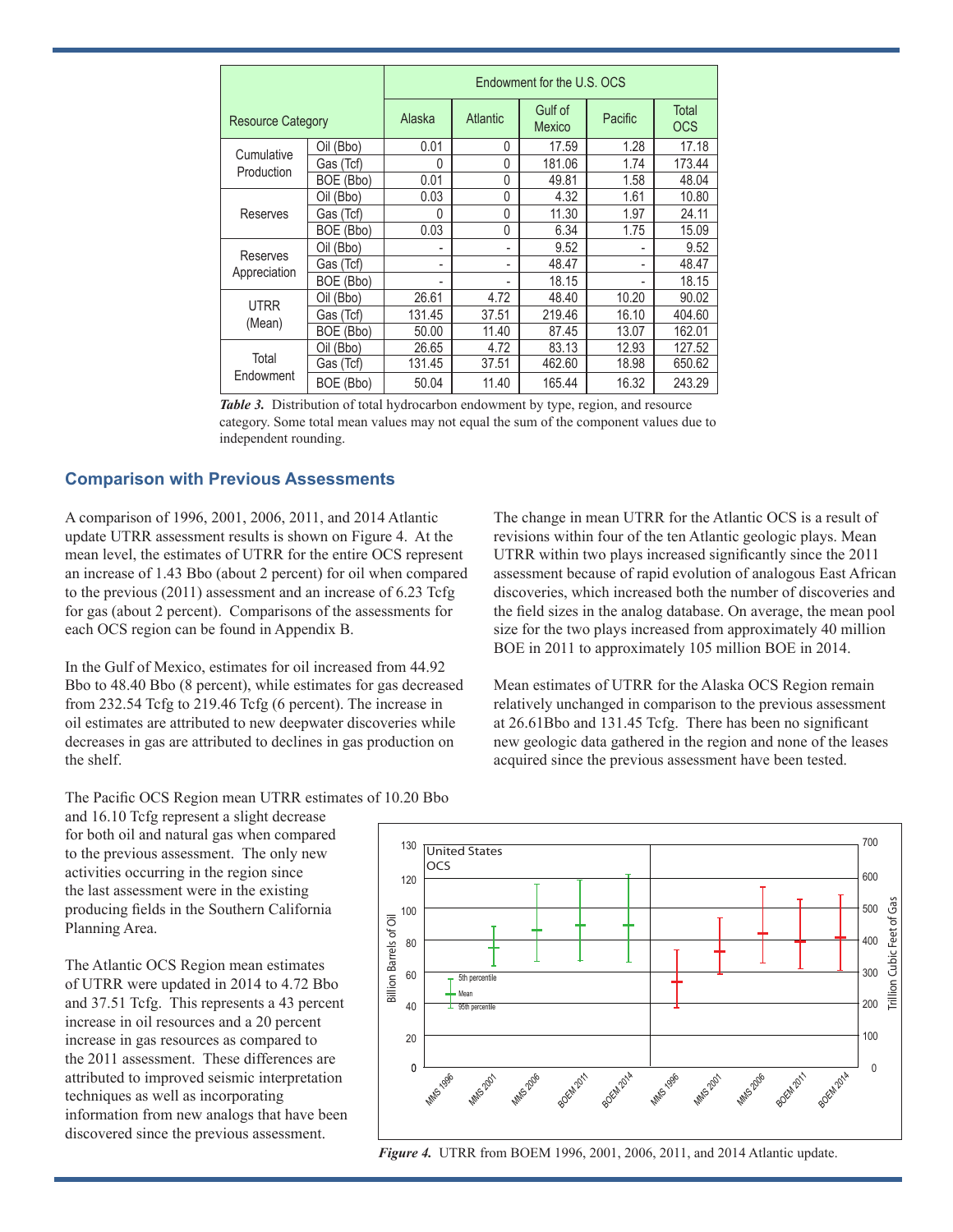# **List of Terms**

*Analogous Reservoirs:* as used in resources assessments, have similar rock and fluid properties, reservoir conditions (depth, temperature and pressure) and drive mechanisms, but are typically at a more advanced stage of development than the reservoir of interest and thus may provide concepts to assist in the interpretation of more limited data and estimation of recovery.

*British Thermal Unit:* The amount of heat required to raise the temperature of one pound (0.454 kg) of liquid water by one degree Fahrenheit at a constant pressure of one atmosphere.

*Conventionally Recoverable*: Producible by natural pressure, pumping, or secondary recovery methods, such as gas or water injection.

*Cumulative Production*: The sum of all produced volumes of oil and gas prior to a specified point in time.

*Field*: Area consisting of a single reservoir or multiple reservoirs all grouped on, or related to, the same general geologic structural feature and/or stratigraphic trapping condition. There may be two or more reservoirs in a field that are separated vertically by impervious strata, laterally by local geologic barriers, or by both.

*Pool*: A discovered or undiscovered accumulation of hydrocarbons, typically within a single stratigraphic interval.

*Play*: A group of pools that share a common history of hydrocarbon generation, migration, reservoir development, and entrapment.

*Probability*: A means of expressing an outcome on a numerical scale that ranges from impossibility to absolute certainty; the chance that a specified event will occur.

*Prospect*: A geologic feature having the potential for trapping and accumulating hydrocarbons; a pool or potential field.

*Reserves*: The quantities of hydrocarbon resources anticipated to be recovered from known accumulations from a given date forward. All reserve estimates involve some degree of uncertainty.

*Reserves Appreciation*: The observed incremental increase through time in the estimates of reserves (proved and unproved) of an oil and/or natural gas field as a consequence of extension, revision, improved recovery, and the addition of new reservoirs.

*Resources*: Concentrations in the earth's crust of naturally occurring liquid or gaseous hydrocarbons that can conceivably be discovered and recovered.

*Total Endowment***:** All technically recoverable hydrocarbon resources of an area. Estimates of total endowment equal the sum of undiscovered technically recoverable resources, cumulative production, proved reserves, unproved reserves and reserves appreciation.

*Undiscovered Resources*: Resources postulated, on the basis of geologic knowledge and theory, to exist outside of known fields or accumulations.

*Undiscovered Technically Recoverable Resources (UTRR)*:Oil and gas that may be produced as a consequence of natural pressure, artificial lift, pressure maintenance, or other secondary recovery methods, but without any consideration of economic viability. They are primarily located outside of known fields.

*Undiscovered Economically Recoverable Resources (UERR)*: The portion of the undiscovered technically recoverable resources that is economically recoverable under imposed economic and technologic conditions.

#### **Selected References**

Minerals Management Service. 1996: An assessment of the undiscovered hydrocarbon potential of the Nation's Outer Continental Shelf. OCS Report MMS 96-0034, 40 p.

Minerals Management Service. 2006: Assessment of Undiscovered Technically Recoverable Oil and Gas Resources of the Nation's Outer Continental Shelf. MMS Fact Sheet RED-2006-01b, 6 p.

Minerals Management Service. 2006:Planning Area Resources Addendum to Assessment of Undiscovered Technically Recoverable Oil and Gas Resources of the Nation's Outer Continental Shelf. MMS Fact Sheet RED-2006-02, 2 p.

Society of Petroleum Engineers and World Petroleum Congress. 1997: Petroleum Reserves Definitions, p. 4-7.

# **For Further Information**

Supporting geological studies, previous assessment results, and methodologies used by BOEM for resource assessment can be found on BOEM's web site, *www.boem.gov.*

For further information on this study please contact: Richard Desselles, 703-787-1568 *richard.desselles@boem.gov*

For detailed regional information please contact: Alaska OCS: Rance Wall, 907-334-5321 *rance.wall@boem.gov* Atlantic OCS: David Cooke, 504-736-2609 *david.cooke@boem.gov* Gulf of Mexico OCS: David Cooke, 504-736-2609 *david.cooke@boem.gov* Pacific OCS: Joan Barminski, 805-384-6337 *joan.barminski@boem.gov*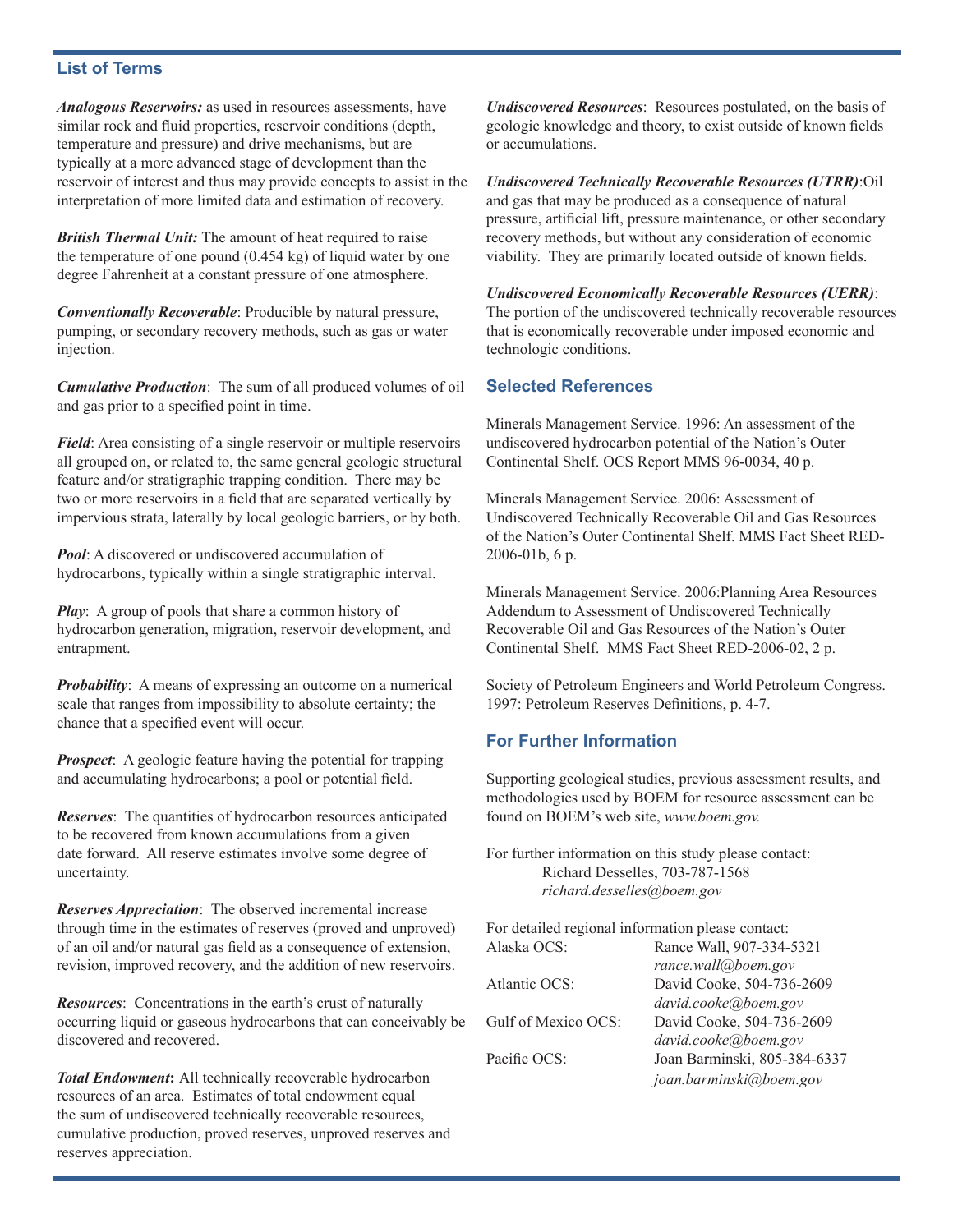# **Appendix A**

Price supply curves for the four OCS regions. Each graph shows the economic and geologic resources obtainable at various oil prices. In these graphs, oil prices are coupled with a specific gas price assuming a 40 percent economic value of gas relative to oil. This value of gas is intended to model economic conditions assuming new supplies of natural gas for North American markets are influenced by emerging unconventional sources of natural gas (shale gas, coal bed methane, tight gas sands) onshore. Price-supply curves representing a 60 percent and 100 percent economic value of gas relative to oil are available in the detailed assessment report at www.boem.gov.